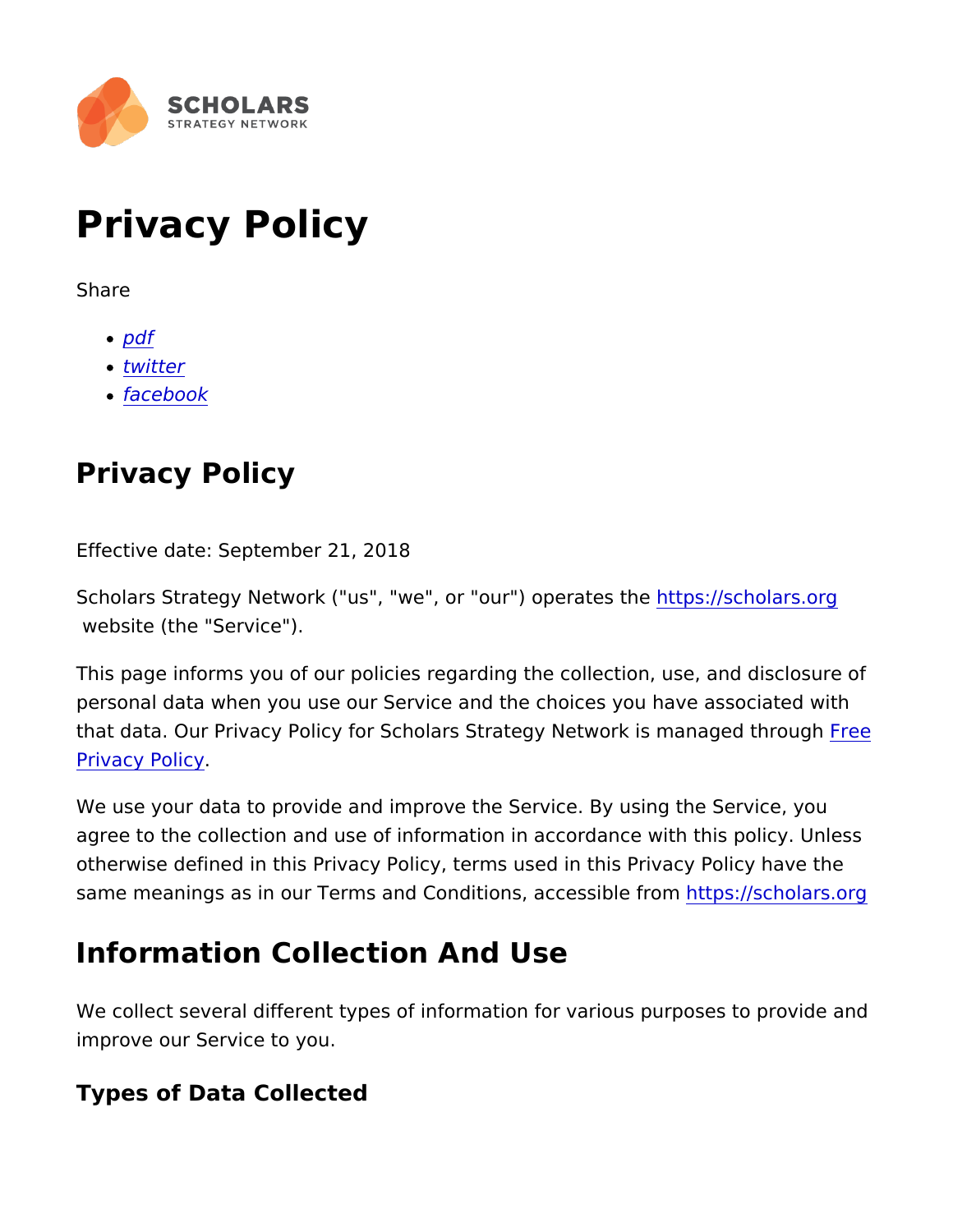#### **Personal Data**

While using our Service, we may ask you to provide us with certain personally identifiable information that can be used to contact or identify you ("Personal Data"). Personally identifiable information may include, but is not limited to:

- Email address
- First name and last name
- Cookies and Usage Data

#### **Usage Data**

We may also collect information how the Service is accessed and used ("Usage Data"). This Usage Data may include information such as your computer's Internet Protocol address (e.g. IP address), browser type, browser version, the pages of our Service that you visit, the time and date of your visit, the time spent on those pages, unique device identifiers and other diagnostic data.

#### **Tracking & Cookies Data**

We use cookies and similar tracking technologies to track the activity on our Service and hold certain information.

Cookies are files with small amount of data which may include an anonymous unique identifier. Cookies are sent to your browser from a website and stored on your device. Tracking technologies also used are beacons, tags, and scripts to collect and track information and to improve and analyze our Service.

You can instruct your browser to refuse all cookies or to indicate when a cookie is being sent. However, if you do not accept cookies, you may not be able to use some portions of our Service.

Examples of Cookies we use:

- Session Cookies. We use Session Cookies to operate our Service.
- Preference Cookies. We use Preference Cookies to remember your preferences and various settings.
- Security Cookies. We use Security Cookies for security purposes.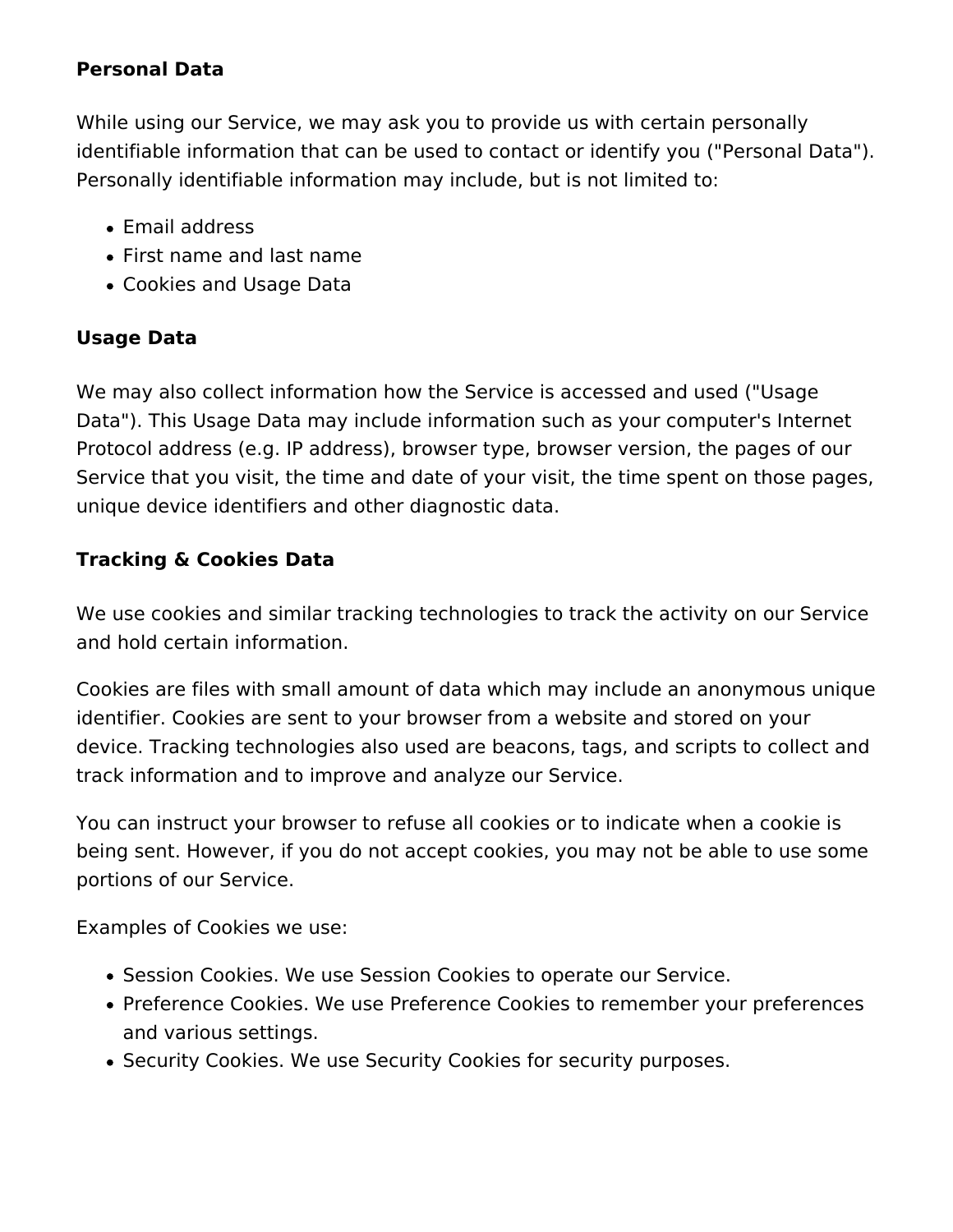# **Use of Data**

Scholars Strategy Network uses the collected data for various purposes:

- To provide and maintain the Service
- To notify you about changes to our Service
- To allow you to participate in interactive features of our Service when you choose to do so
- To provide customer care and support
- To provide analysis or valuable information so that we can improve the Service
- To monitor the usage of the Service
- To detect, prevent and address technical issues

# **Transfer Of Data**

Your information, including Personal Data, may be transferred to — and maintained on — computers located outside of your state, province, country or other governmental jurisdiction where the data protection laws may differ than those from your jurisdiction.

If you are located outside United States and choose to provide information to us, please note that we transfer the data, including Personal Data, to United States and process it there.

Your consent to this Privacy Policy followed by your submission of such information represents your agreement to that transfer.

Scholars Strategy Network will take all steps reasonably necessary to ensure that your data is treated securely and in accordance with this Privacy Policy and no transfer of your Personal Data will take place to an organization or a country unless there are adequate controls in place including the security of your data and other personal information.

# **Disclosure Of Data**

### **Legal Requirements**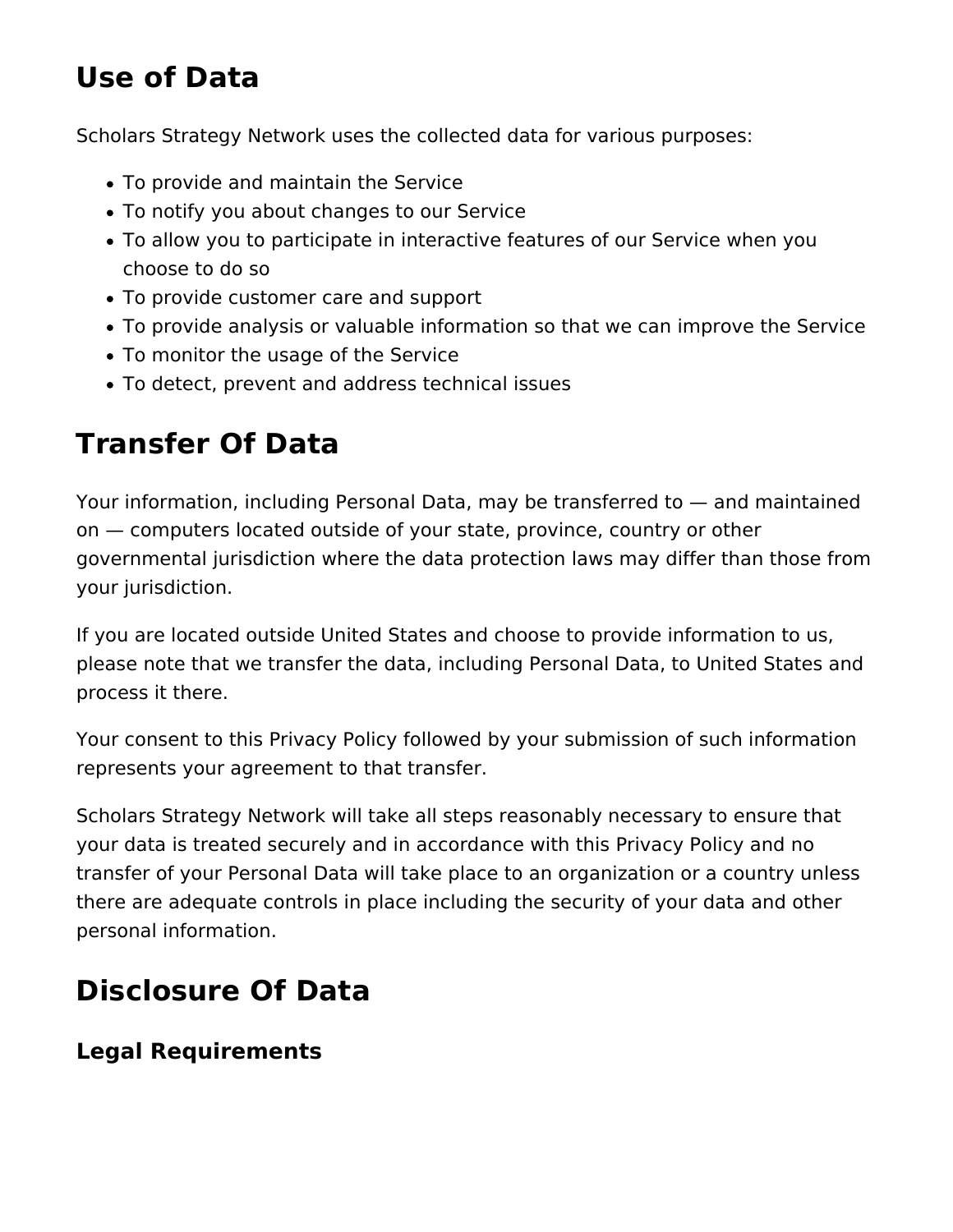Scholars Strategy Network may disclose your Personal Data in the good faith belief that such action is necessary to:

- To comply with a legal obligation
- To protect and defend the rights or property of Scholars Strategy Network
- To prevent or investigate possible wrongdoing in connection with the Service
- To protect the personal safety of users of the Service or the public
- To protect against legal liability

# **Security Of Data**

The security of your data is important to us, but remember that no method of transmission over the Internet, or method of electronic storage is 100% secure. While we strive to use commercially acceptable means to protect your Personal Data, we cannot guarantee its absolute security.

## **Service Providers**

We may employ third party companies and individuals to facilitate our Service ("Service Providers"), to provide the Service on our behalf, to perform Servicerelated services or to assist us in analyzing how our Service is used.

These third parties have access to your Personal Data only to perform these tasks on our behalf and are obligated not to disclose or use it for any other purpose.

### **Analytics**

We may use third-party Service Providers to monitor and analyze the use of our Service.

Google Analytics

Google Analytics is a web analytics service offered by Google that tracks and reports website traffic. Google uses the data collected to track and monitor the use of our Service. This data is shared with other Google services. Google may use the collected data to contextualize and personalize the ads of its own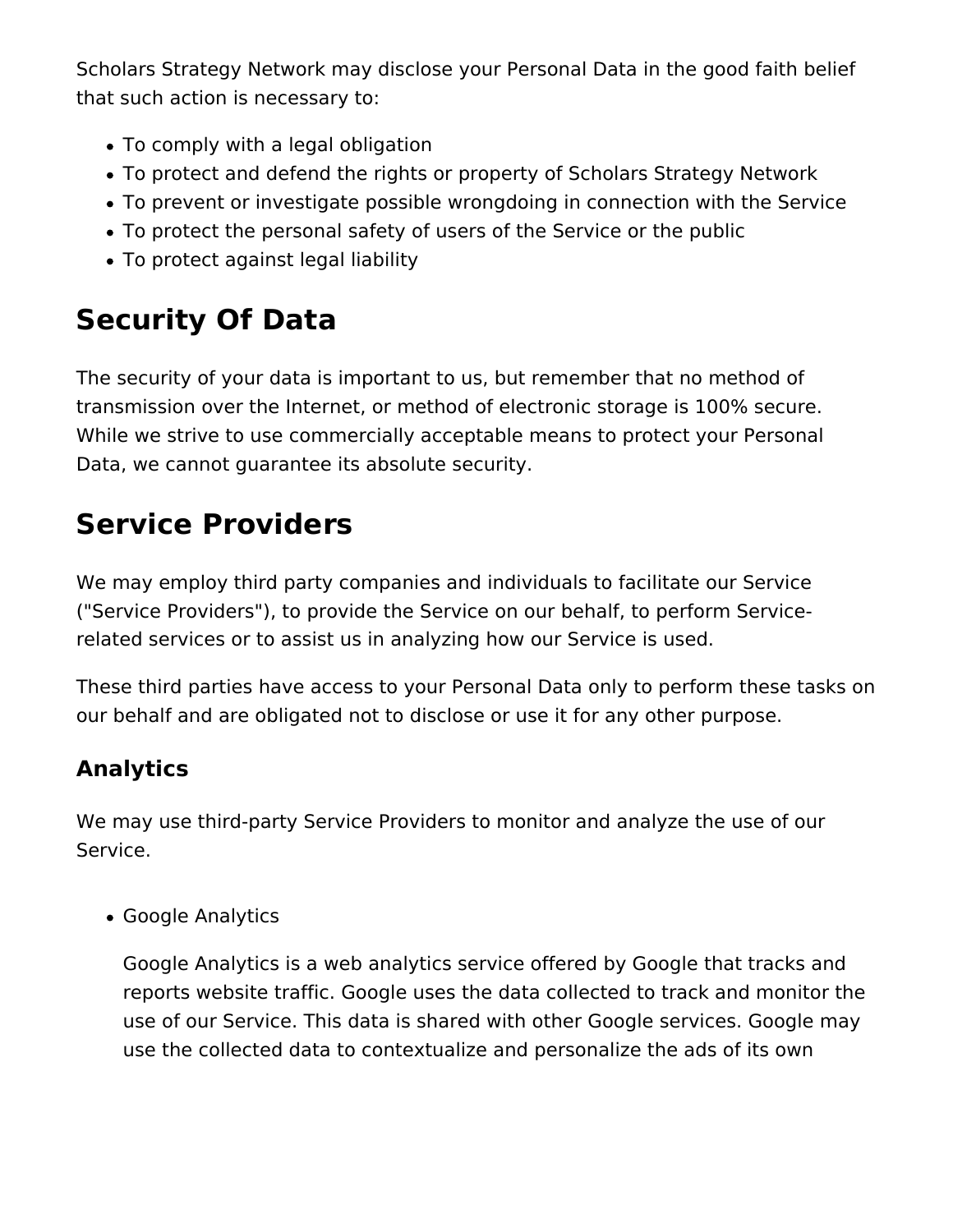advertising network.

You can opt-out of having made your activity on the Service a Analytics by installing the Google Analytics opt-out browser a prevents the Google Analytics JavaScript (ga.js, analytics.js, sharing information with Google Analytics about visits activity.

For more information on the privacy practices of Google, plea Privacy & Terms web tpase/policies.google.com/privacy?hl=en

### Links To Other Sites

Our Service may contain links to other sites that are not operated on a third party link, you will be directed to that third party's site you to review the Privacy Policy of every site you visit.

We have no control over and assume no responsibility for the con policies or practices of any third party sites or services.

#### Children's Privacy

Our Service does not address anyone under the age of 18 ("Children").

We do not knowingly collect personally identifiable information fr the age of 18. If you are a parent or guardian and you are aware has provided us with Personal Data, please contact us. If we become have collected Personal Data from children without verification of we take steps to remove that information from our servers.

### Changes To This Privacy Policy

We may update our Privacy Policy from time to time. We will notif changes by posting the new Privacy Policy on this page.

We will let you know via email and/or a prominent notice on our S change becoming effective and update the "effective date" at the Policy.